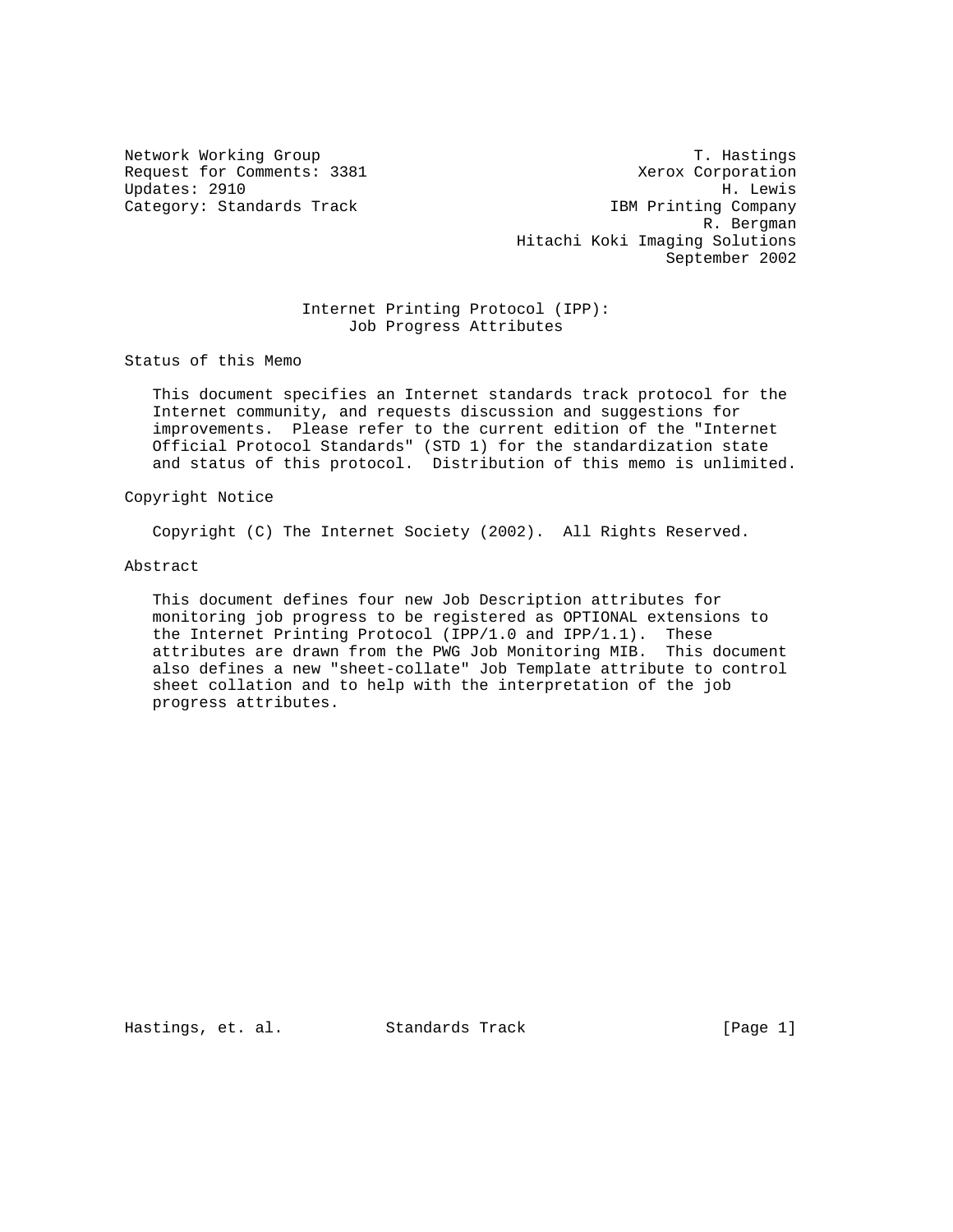# Table of Contents

| 4 IPP Job Description attributes for monitoring Job Progress6 |
|---------------------------------------------------------------|
|                                                               |
| 4.2 sheet-completed-copy-number $(integer(0:MAX))$ 11         |
| 4.3 sheet-completed-document-number (integer(0:MAX))11        |
| 4.4 impressions-completed-current-copy (integer(0:MAX))11     |
|                                                               |
|                                                               |
|                                                               |
|                                                               |
|                                                               |
| 7 Internationalization Considerations12                       |
| 8                                                             |
| q                                                             |
| 10 Description of the Base IPP Documents13                    |
|                                                               |
|                                                               |

# 1 Introduction

 This document defines four new Job Description attributes for monitoring job progress to be registered as OPTIONAL extensions to IPP/1.0 [RFC2566] and IPP/1.1 [RFC2911]. These attributes are drawn from the PWG Job Monitoring MIB [RFC2707]. See section 10 for a description of the base IPP documents. The new Job Description attributes are:

 "job-collation-type" (type2 enum) "sheet-completed-copy-number" (integer(0:MAX)) "sheet-completed-document-number" (integer(0:MAX)) "impressions-completed-current-copy" (integer(0:MAX))

 This document also defines a new "sheet-collate" Job Template attribute to control sheet collation and to help with the interpretation of the job progress attributes. These new attributes may also be used by themselves in combination with the IPP/1.1 "job impressions-completed" attribute, as useful job progress monitoring attributes and/or may be passed in an IPP Notification (see [ipp ntfy]).

Hastings, et. al. Standards Track [Page 2]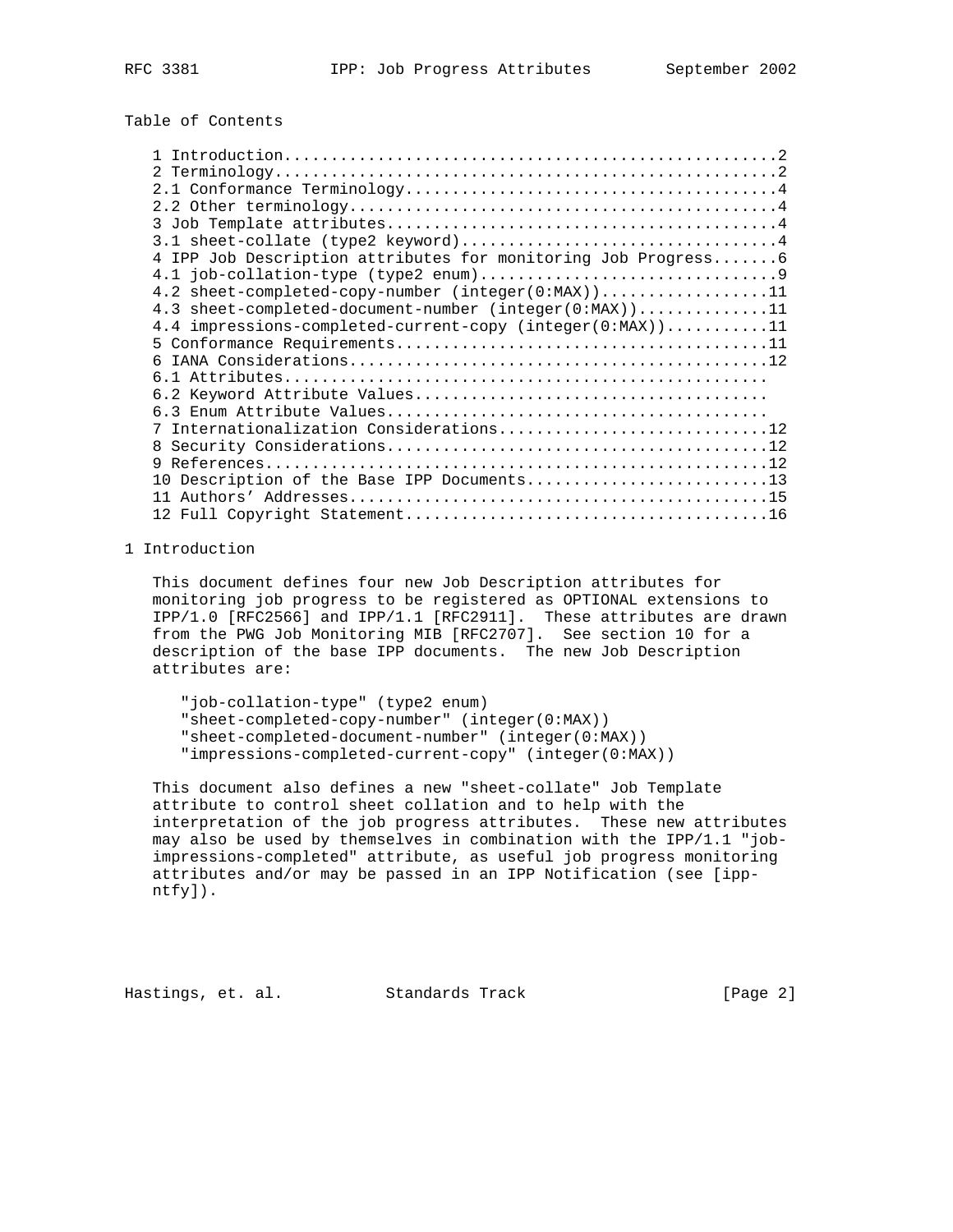### 2 Terminology

This section defines terminology used throughout this document.

2.1 Conformance Terminology

 Capitalized terms, such as MUST, MUST NOT, REQUIRED, SHOULD, SHOULD NOT, MAY, NEED NOT, and OPTIONAL, have special meaning relating to conformance, as defined in RFC 2119 [RFC2119] and [RFC2911] section 12.1. If an implementation supports the extension defined in this document, then these terms apply; otherwise, they do not. These terms define conformance to this document only; they do not affect conformance to other documents, unless explicitly stated otherwise.

2.2 Other terminology

 This document uses terms such as Job object (or Job), IPP Printer object (or Printer), "operation", "attribute", "keyword", "support", and "impression". These terms have special meaning and are defined in the model terminology [RFC2911], section 12.2.

- 3 Job Template attributes
- 3.1 sheet-collate (type2 keyword)

| Job Attribute                    | Printer: Default Value<br>Attribute      | Printer: Supported<br>Values Attribute                |
|----------------------------------|------------------------------------------|-------------------------------------------------------|
| sheet-collate<br>(type2 keyword) | sheet-collate-default<br>(type2 keyword) | sheet-collate-<br>supported (1setOf<br>type2 keyword) |

 This attribute specifies whether or not the media sheets of each copy of each printed document in a job are to be in sequence, when multiple copies of the document are specified by the 'copies' attribute.

Standard keyword values are:

- 'uncollated': each print-stream sheet is printed a number of times in succession equal to the value of the 'copies' attribute, followed by the next print-stream sheet.
- 'collated': each copy of each document is printed with the print-stream sheets in sequence, followed by the next document copy.

Hastings, et. al. Standards Track [Page 3]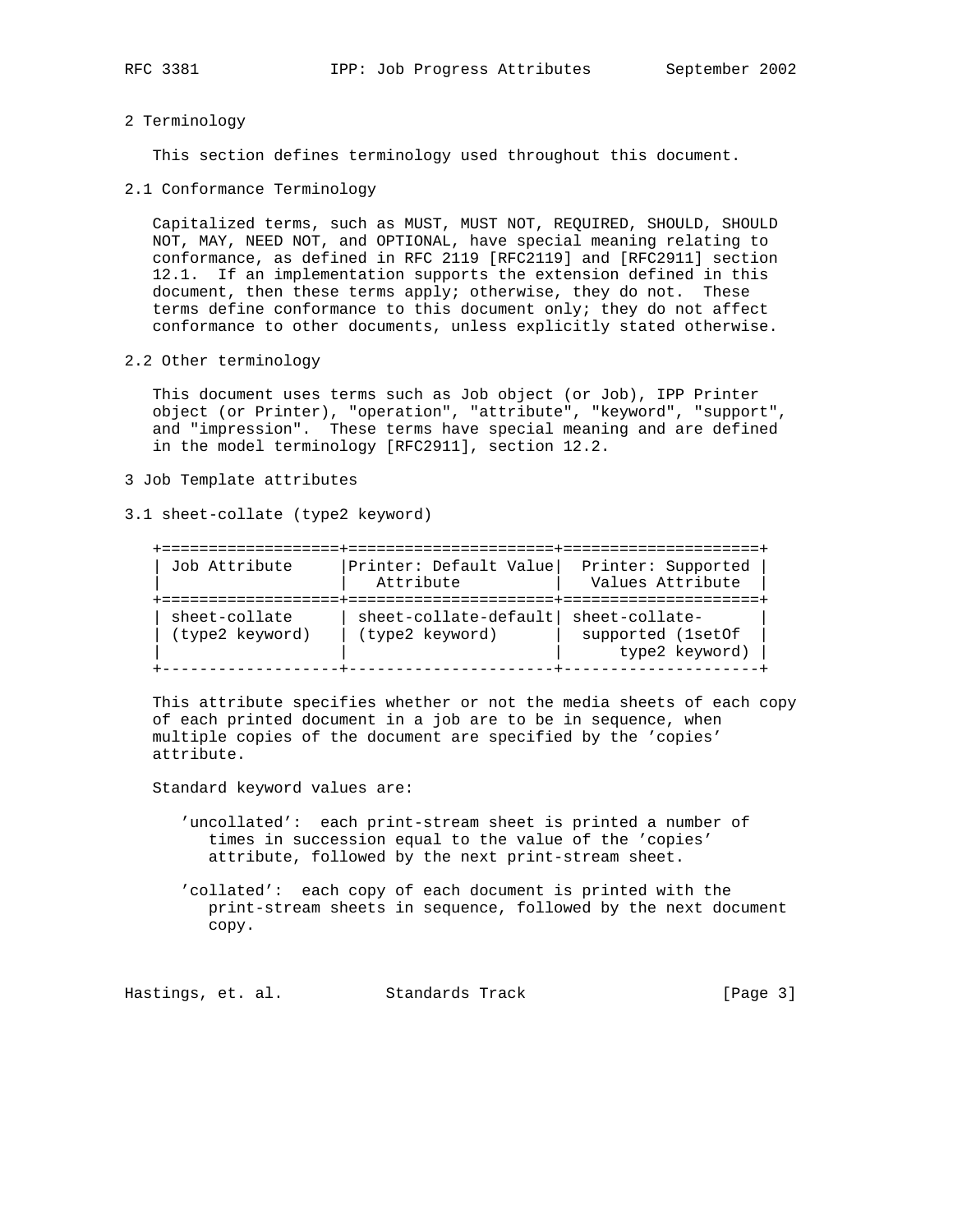For example, suppose a document produces two media sheets as output, and "copies" is equal to '6'. For the 'uncollated' case, six copies of the first media sheet are printed, followed by six copies of the second media sheet. For the 'collated' case, one copy of each of the six sheets is printed, followed by another copy of each of the six media sheets.

 Whether the effect of sheet collation is achieved by placing copies of a document in multiple output bins, or in the same output bin with implementation defined document separation, is implementation dependent. Also whether it is achieved by making multiple passes over the job or by using an output sorter, is implementation dependent.

 Note: IPP/1.0 [RFC2566] and IPP/1.1 [RFC2911] are silent on whether or not sheets within documents are collated. The "sheet-collate supported" Printer attribute permits a Printer object to indicate whether or not it collates sheets with each document and whether it allows the client to control sheet collation. An implementation is able to indicate that it supports uncollated sheets, collated sheets, or both, using the 'uncollated', 'collated', or both 'uncollated' and 'collated' values, respectively.

 This attribute is affected by "multiple-document-handling". The "multiple-document-handling" attribute describes the collation of documents, and the "sheet-collate" attribute describes the semantics of collating individual pages within a document. To better explain the interaction between these two attributes, the term "set" is introduced. A "set" is a logical boundary between the delivered media sheets of a printed job. For example, in the case of a ten page single document with collated pages and a request for 50 copies, each of the 50 printed copies of the document constitutes a "set". In the above example if the pages were uncollated, then 50 copies of each of the individual pages within the document would represent each "set".

Hastings, et. al. Standards Track [Page 4]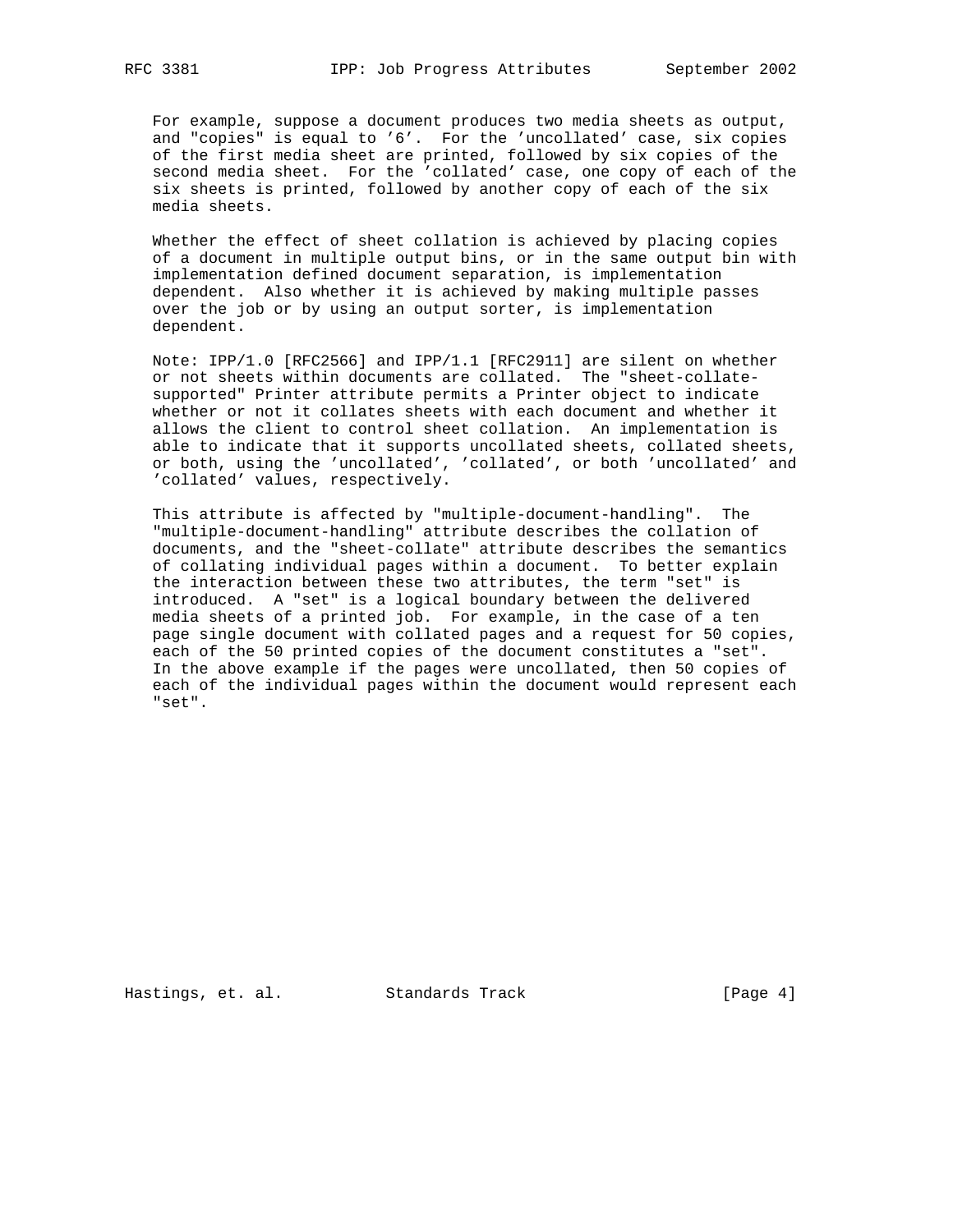The following table describes the interaction of "sheet-collate" with multiple document handling.

| "sheet-<br>collate" | "multiple-<br>document-<br>handling"              | Semantics                                                                                                                                           |
|---------------------|---------------------------------------------------|-----------------------------------------------------------------------------------------------------------------------------------------------------|
| 'collated'          | 'single-<br>document'                             | Each copy of the concatenated<br>documents, with their pages in<br>sequence, represents a "set".                                                    |
| 'collated'          | 'single-<br>document-new-<br>sheet'               | Each copy of the concatenated<br>documents, with their pages in<br>sequence, represents a "set".                                                    |
| 'collated'          | 'separate-<br>documents-<br>collated-<br>copies'  | Each copy of each separate<br>document, with its pages in<br>sequence, represents a "set".                                                          |
| 'collated'          | 'separate-<br>documents-<br>uncollated-<br>copies | Each copy of each separate<br>document, with its pages in<br>sequence, represents a "set".                                                          |
| 'uncollated'        | 'single-<br>document'                             | Each media sheet of the document<br>is printed a number of times equal<br>to the "copies" attribute; which<br>constitutes a "set".                  |
| 'uncollated'        | 'single-<br>document-new-<br>sheet'               | Each media sheet of the<br>concatenated documents is printed<br>a number of times equal to the<br>"copies" attribute; which<br>constitutes a "set". |
| 'uncollated'        | 'separate-<br>documents-<br>collated-<br>copies'  | This is a degenerate case, and the<br>printer object MUST reject the job<br>and return the status, "client-<br>error-conflicting-attributes".       |
| 'uncollated'        | 'separate-<br>documents-<br>uncollated-<br>copies | This is a degenerate case, and the<br>printer object MUST reject the job<br>and return the status "client-<br>error-conflicting-attributes".        |

Hastings, et. al. Standards Track [Page 5]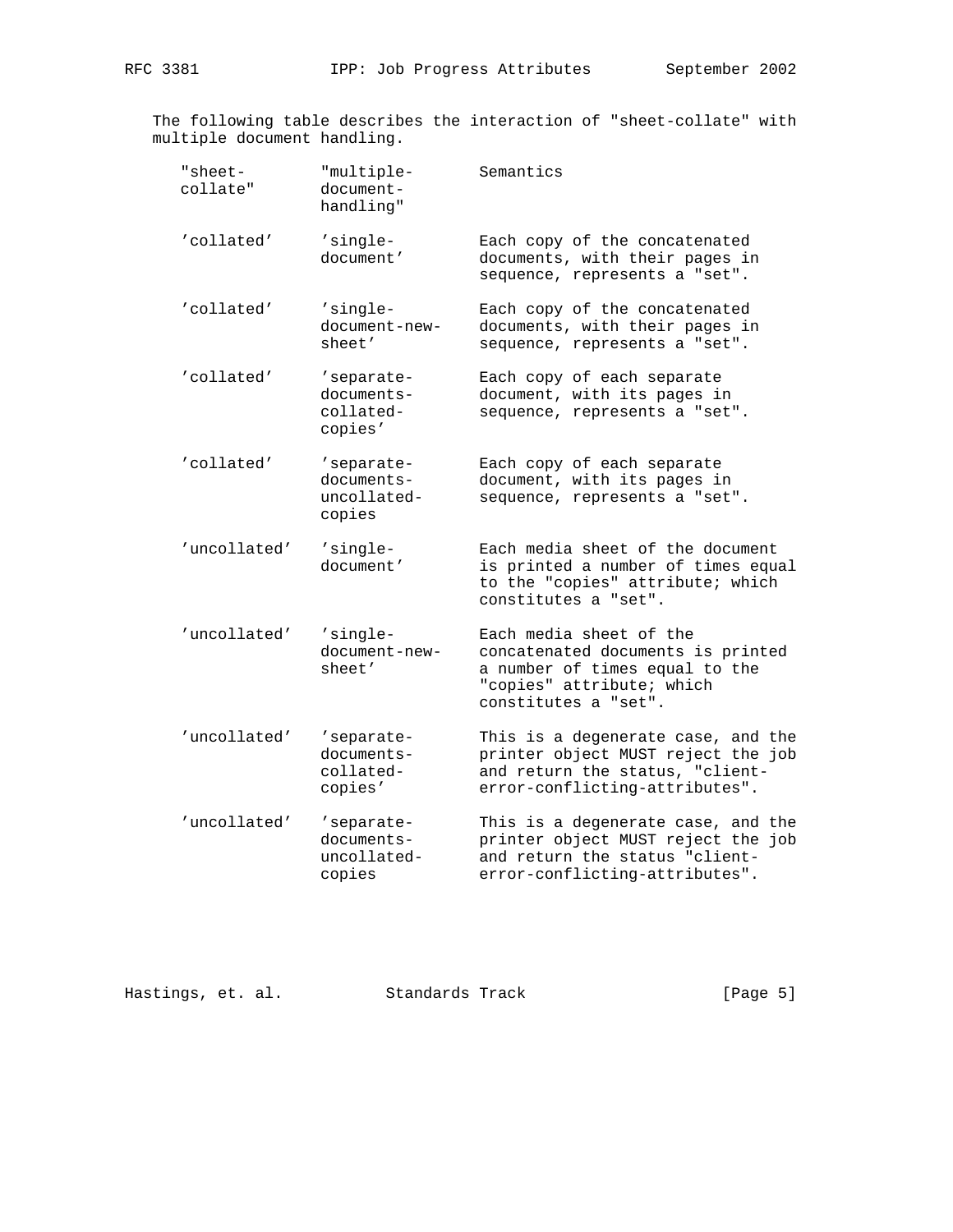From the above table it is obvious that the implicit value of the "sheet-collate" attribute in a printer that does not support the "sheet-collate" attribute, is 'collated.' The semantics of "multiple-document-handling" are otherwise nonsensical in the case of separate documents.

# 4 IPP Job Description attributes for monitoring Job Progress

 The following IPP Job Description attributes are proposed to be added to IPP through the type2 registration procedures. They are useful for monitoring the progress of a job. They are also used as attributes in the notification content in a notification report [ipp-ntfy].

 There are a number of Job Description attributes for monitoring the progress of a job. These objects and attributes count the number of K octets, impressions, sheets, and pages requested or completed. For impressions and sheets, "completed" means stacked, unless the implementation is unable to detect when each sheet is stacked, in which case, stacked is approximated when the processing of each sheet is completed. There are objects and attributes for the overall job and for the current copy of the document currently being stacked. For the latter, the rate at which the various objects and attributes count, depends on the sheet and document collation of the job.

 Consider the following four Job Description attributes that are used to monitor the progress of a job's impressions:

- 1. "job-impressions-completed" counts the total number of impressions stacked for the job (see [RFC2911] section 4.3.18.2).
- 2. "impressions-completed-current-copy" counts the number of impressions stacked for the current document copy.
- 3. "sheet-completed-copy-number" identifies the number of the copy for the current document being stacked, where the first copy is 1.
- 4. "sheet-completed-document-number" identifies the current document within the job that is being stacked, where the first document in a job is 1. NOTE: this attribute SHOULD NOT be implemented for implementations that only support one document per job.

Hastings, et. al. Standards Track [Page 6]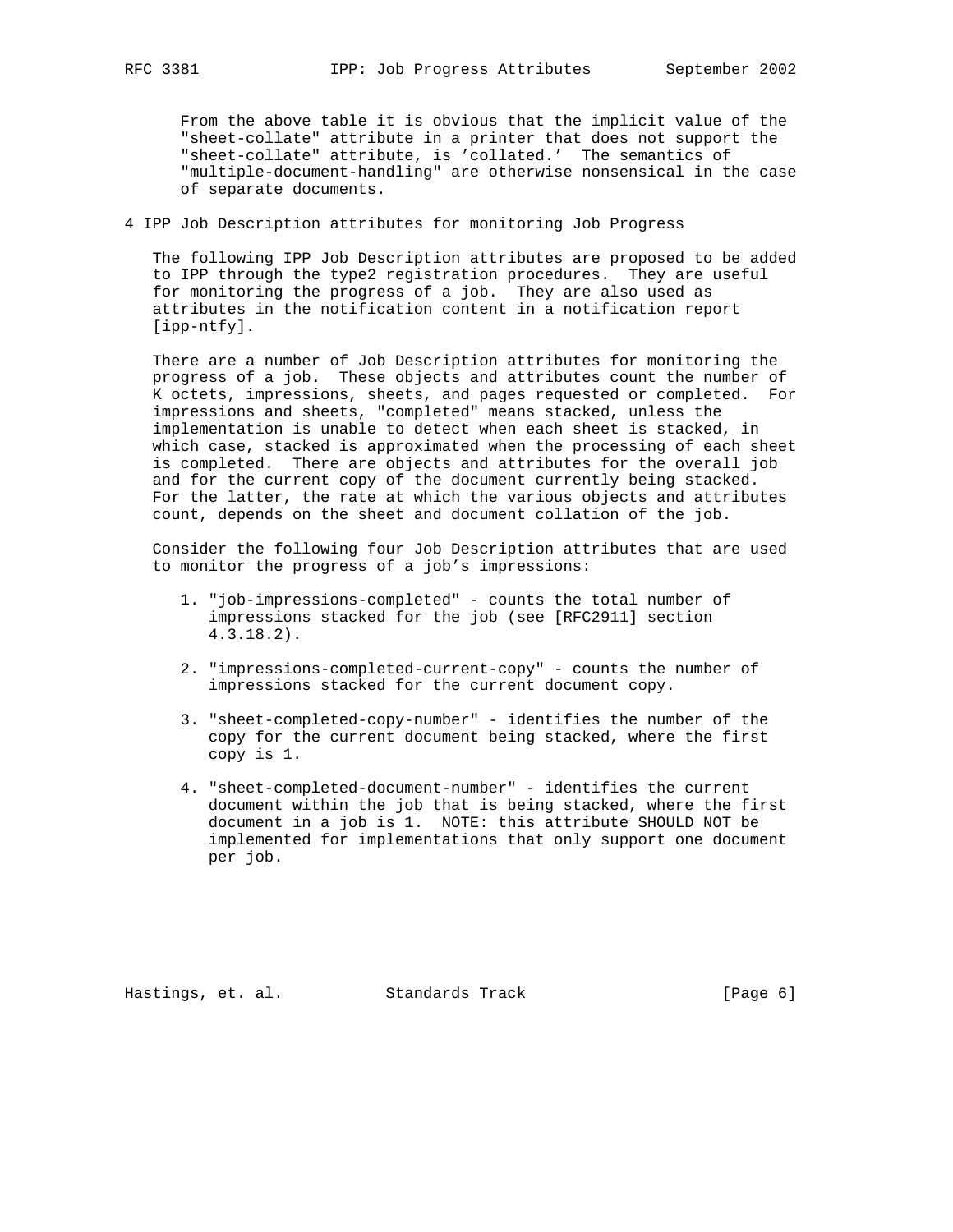For each of the three types of job collation, a job with three copies of two documents (1, 2), where each document consists of 3 impressions, the four variables have the following values, as each sheet is stacked for one-sided printing:

"job-collation-type" = 'uncollated-sheets(3)'

| -dot"<br>impressions-<br>completed" | "impressions-<br>completed-<br>current-copy" | "sheet-<br>completed-<br>copy-number" | "sheet-<br>completed-<br>document-<br>number" |
|-------------------------------------|----------------------------------------------|---------------------------------------|-----------------------------------------------|
| $\Omega$                            | 0                                            | 0                                     | 0                                             |
|                                     |                                              |                                       |                                               |
| 2                                   |                                              | 2                                     |                                               |
| 3                                   | 1                                            | 3                                     | 1                                             |
| 4                                   | 2                                            | 1                                     | 1                                             |
| 5                                   | 2                                            | 2                                     | 1                                             |
| 6                                   | 2                                            | 3                                     |                                               |
| 7                                   | 3                                            | 1                                     |                                               |
| 8                                   | 3                                            | 2                                     |                                               |
| 9                                   | 3                                            | 3                                     | 1                                             |
| $10$                                |                                              | 1                                     | 2                                             |
| 11                                  | 1                                            | 2                                     | 2                                             |
| 12                                  | 1                                            | 3                                     | $\overline{a}$                                |
| 13                                  | 2                                            | 1                                     | 2                                             |
| 14                                  | 2                                            | 2                                     | 2                                             |
| 15                                  | $\overline{2}$                               | 3                                     | 2                                             |
| 16                                  | 3                                            | 1                                     | $\overline{a}$                                |
| 17                                  | 3                                            | 2                                     | 2                                             |
| 18                                  | 3                                            | 3                                     | $\overline{2}$                                |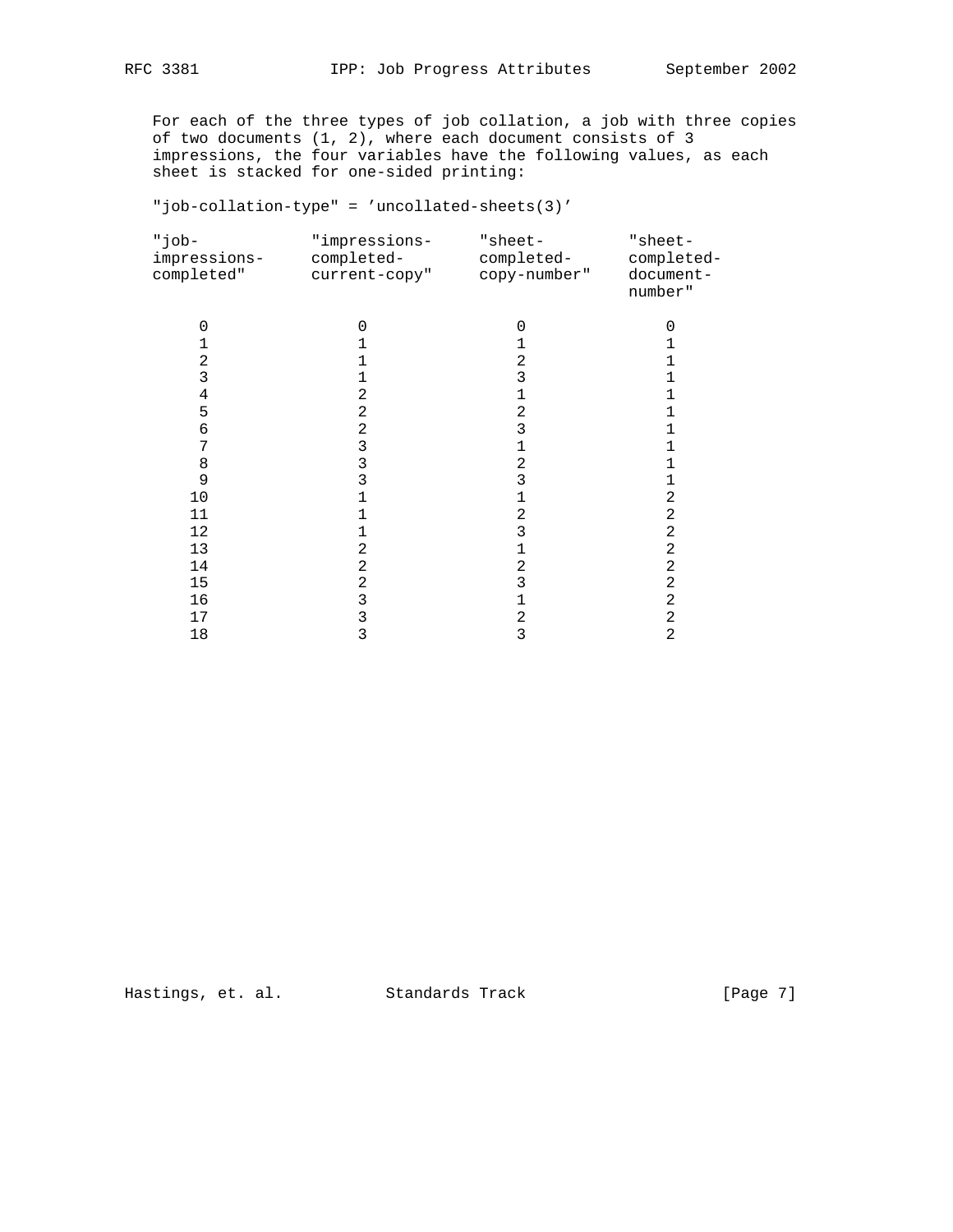"job-collation-type" = 'collated-documents(4)'

| -dot"<br>impressions-<br>completed" | "impressions-<br>completed-<br>current-copy" | $"sheet-$<br>completed-<br>сору-<br>number" | "sheet-<br>completed-<br>document-<br>number" |
|-------------------------------------|----------------------------------------------|---------------------------------------------|-----------------------------------------------|
| 0                                   | 0                                            | 0                                           | $\Omega$                                      |
|                                     |                                              |                                             |                                               |
| 2                                   | 2                                            |                                             |                                               |
| 3                                   | 3                                            |                                             |                                               |
| 4                                   |                                              |                                             | 2                                             |
| 5                                   | 2                                            |                                             | $\mathbf 2$                                   |
| 6                                   | 3                                            |                                             | $\overline{a}$                                |
| 7                                   |                                              | 2                                           | 1                                             |
| 8                                   | 2                                            | 2                                           | 1                                             |
| 9                                   | 3                                            | 2                                           | 1                                             |
| 10                                  | 1                                            | 2                                           | $\sqrt{2}$                                    |
| 11                                  | 2                                            | 2                                           | $\sqrt{2}$                                    |
| 12                                  | 3                                            | 2                                           | 2                                             |
| 13                                  | 1                                            | 3                                           | 1                                             |
| 14                                  | 2                                            | 3                                           | 1                                             |
| 15                                  | 3                                            | 3                                           | 1                                             |
| 16                                  | 1                                            | 3                                           | 2                                             |
| 17                                  | 2                                            | 3                                           | 2                                             |
| 18                                  | 3                                            | 3                                           | 2                                             |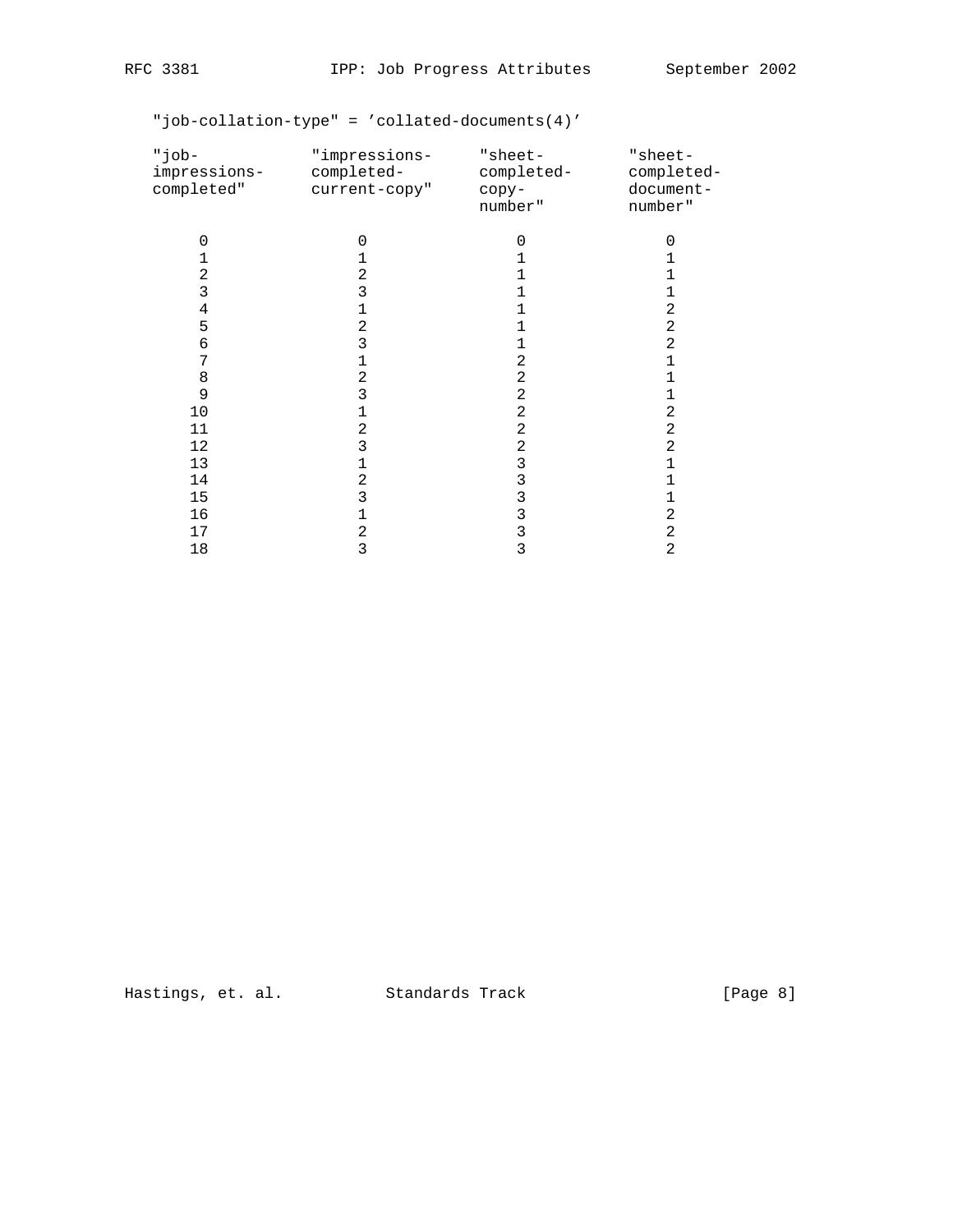"job-collation-type" = 'uncollated-documents(5)'

| -dot"<br>impressions-<br>completed" | "impressions-<br>completed-<br>current-copy" | "sheet-<br>completed-<br>copy-t<br>number" | "sheet-<br>completed-<br>document-<br>number" |
|-------------------------------------|----------------------------------------------|--------------------------------------------|-----------------------------------------------|
| $\Omega$                            | $\Omega$                                     | $\Omega$                                   | 0                                             |
|                                     | 1                                            | 1                                          |                                               |
| 2                                   | 2                                            | 1                                          |                                               |
| 3                                   | 3                                            | 1                                          |                                               |
| 4                                   | 1                                            | 2                                          |                                               |
| 5                                   | 2                                            | $\overline{a}$                             |                                               |
| 6                                   | 3                                            | 2                                          |                                               |
| 7                                   | 1                                            | 3                                          |                                               |
| 8                                   | 2                                            | 3                                          | 1                                             |
| 9                                   | 3                                            | 3                                          | 1                                             |
| 10                                  | 1                                            | 1                                          | 2                                             |
| 11                                  | 2                                            | 1                                          | 2                                             |
| 12                                  | 3                                            | 1                                          | 2                                             |
| 13                                  | 1                                            | 2                                          | 2                                             |
| 14                                  | 2                                            | $\overline{2}$                             | $\overline{a}$                                |
| 15                                  | 3                                            | $\overline{2}$                             | $\overline{a}$                                |
| 16                                  | 1                                            | 3                                          | $\overline{a}$                                |
| 17                                  | 2                                            | $\mathsf 3$                                | 2                                             |
| 18                                  | 3                                            | 3                                          | 2                                             |

### 4.1 job-collation-type (type2 enum)

 Job Collation includes sheet collation and document collation. Sheet collation is defined to be the ordering of sheets within a document copy. Document collation is defined to be the ordering of document copies within a multi-document job. The value of the "job collation-type" is affected by the value of the "sheet-collate" Job Template attribute (see section 3.1), if supplied and supported.

The Standard enum values are:

- '1' 'other': not one of the defined values
- '2' 'unknown': the collation type is unknown
- '3' 'uncollated-sheets': No collation of the sheets within each document copy, i.e., each sheet of a document that is to produce multiple copies, is replicated before the next sheet in the document is processed and stacked. If the device has an output bin collator, the 'uncollated-sheets(3)' value may actually

Hastings, et. al. Standards Track [Page 9]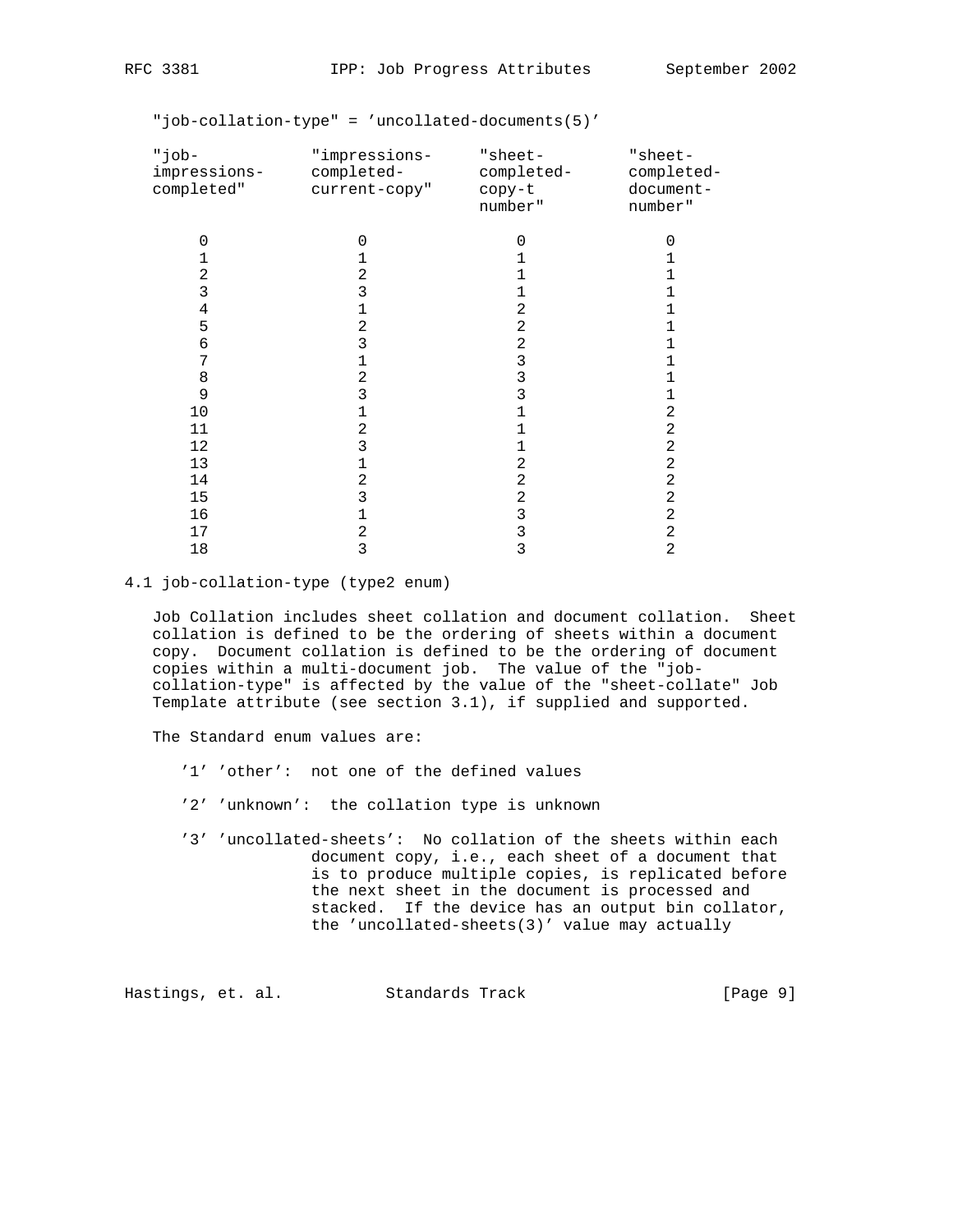produce collated sheets as far as the user is concerned (in the output bins). However, when the job collation is the 'uncollated-sheets(3)' value, job progress is indistinguishable from a monitoring application between a device that has an output bin collator and one that does not.

 '4' 'collated-documents': Collation of the sheets within each document copy is performed within the printing device by making multiple passes over, either the source or an intermediate representation of the document. In addition, when there are multiple documents per job, the i'th copy of each document is stacked before the j'th copy of each document, i.e., the documents are collated within each job copy. For example, if a job is submitted with documents, A and B, the job is made available to the end user as: A, B, A, B, .... The 'collated-documents(4)' value corresponds to the IPP [RFC2911] 'separate documents-collated-copies' keyword value of the "multiple-document-handling" attribute.

> If the job's "copies" attribute is '1' (or not supplied), then the "job-collation-type" attribute is defined to be '4'.

 '5' 'uncollated-documents': Collation of the sheets within each document copy is performed within the printing device by making multiple passes over either the source or an intermediate representation of the document. In addition, when there are multiple documents per job, all copies of the first document in the job are stacked before any copied of the next document in the job, i.e., the documents are uncollated within the job. For example, if a job is submitted with documents, A and B, the job is made available to the end user as: A, A, ..., B, B, .... The 'uncollated-documents(5)' value corresponds to the IPP [RFC2911] 'separate-documents-uncollated copies' keyword value of the "multiple-document handling" attribute.

Hastings, et. al. Standards Track [Page 10]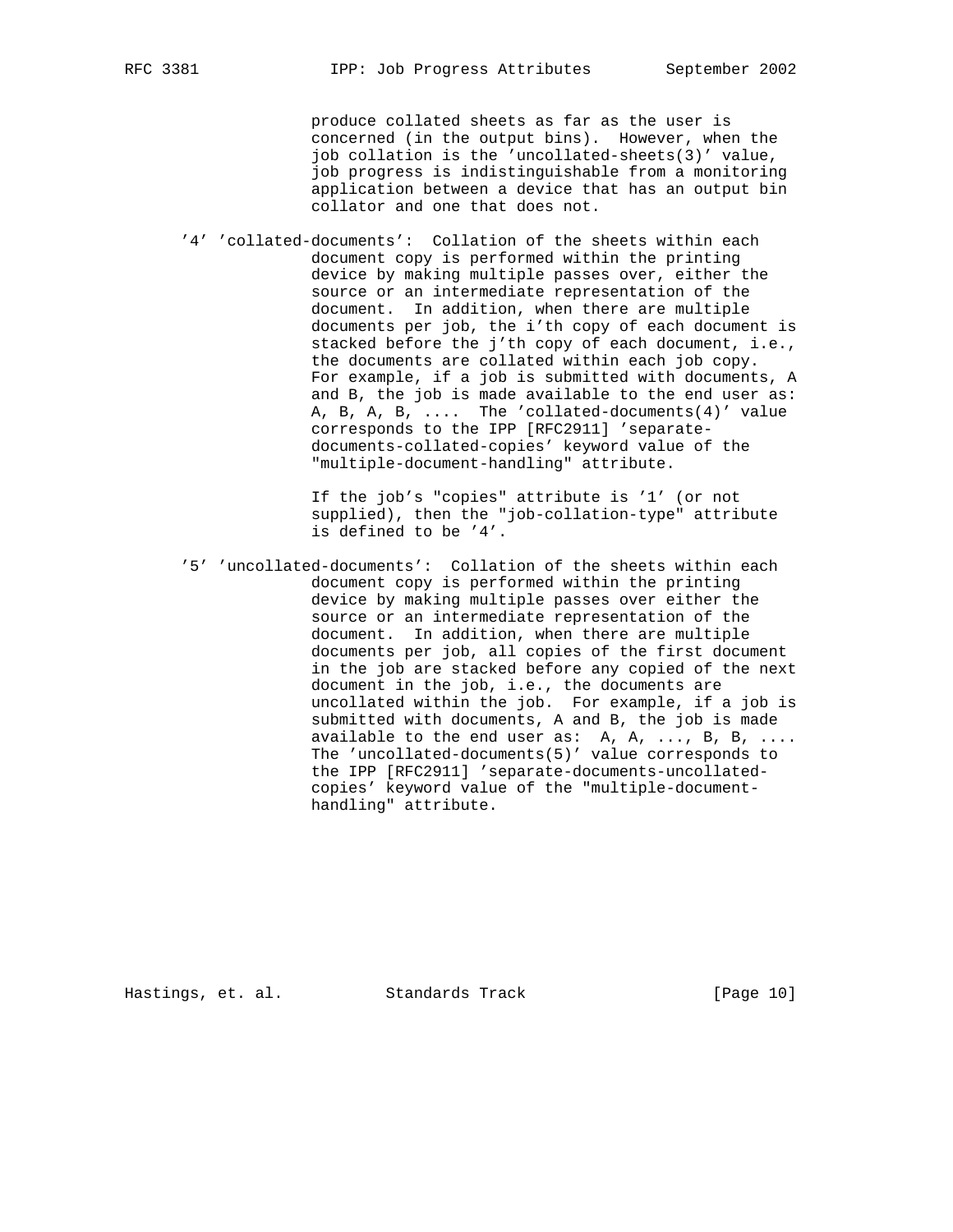4.2 sheet-completed-copy-number (integer(0:MAX))

 The number of the copy being stacked for the current document. This number starts at 0, is set to 1 when the first sheet of the first copy for each document is being stacked and is equal to n where n is the nth sheet stacked in the current document copy. If the value is unknown, the Printer MUST return the 'unknown' out-of-band value (see [RFC2911] section 4.1), rather than the -2 value used in some MIBs [RFC2707].

4.3 sheet-completed-document-number (integer(0:MAX))

 The ordinal number of the document in the job that is currently being stacked. This number starts at 0, increments to 1 when the first sheet of the first document in the job is being stacked, and is equal to n where n is the nth document in the job, starting with 1. If the value is unknown, the Printer MUST return the 'unknown' out-of-band value (see [RFC2911] section 4.1), rather than the -2 value used in some MIBs [RFC2707].

 Implementations that only support one document job SHOULD NOT implement this attribute.

4.4 impressions-completed-current-copy (integer(0:MAX))

 The number of impressions completed by the device for the current copy of the current document so far. For printing, the impressions completed includes interpreting, marking, and stacking the output. For other types of job services, the number of impressions completed includes the number of impressions processed. If the value is unknown, the Printer MUST return the 'unknown' out-of-band value (see [RFC2911] section 4.1), rather than the -2 value used in some MIBs [RFC2707].

 This value MUST be reset to 0 for each document in the job and for each document copy.

5 Conformance Requirements

 This section summarizes the Conformance Requirements detailed in the definitions in this document. In general each of the attributes defined in this document are OPTIONAL for a client and/or a Printer to support, so that client and Printer implementers MAY implement any combination of these attributes.

Hastings, et. al. Standards Track [Page 11]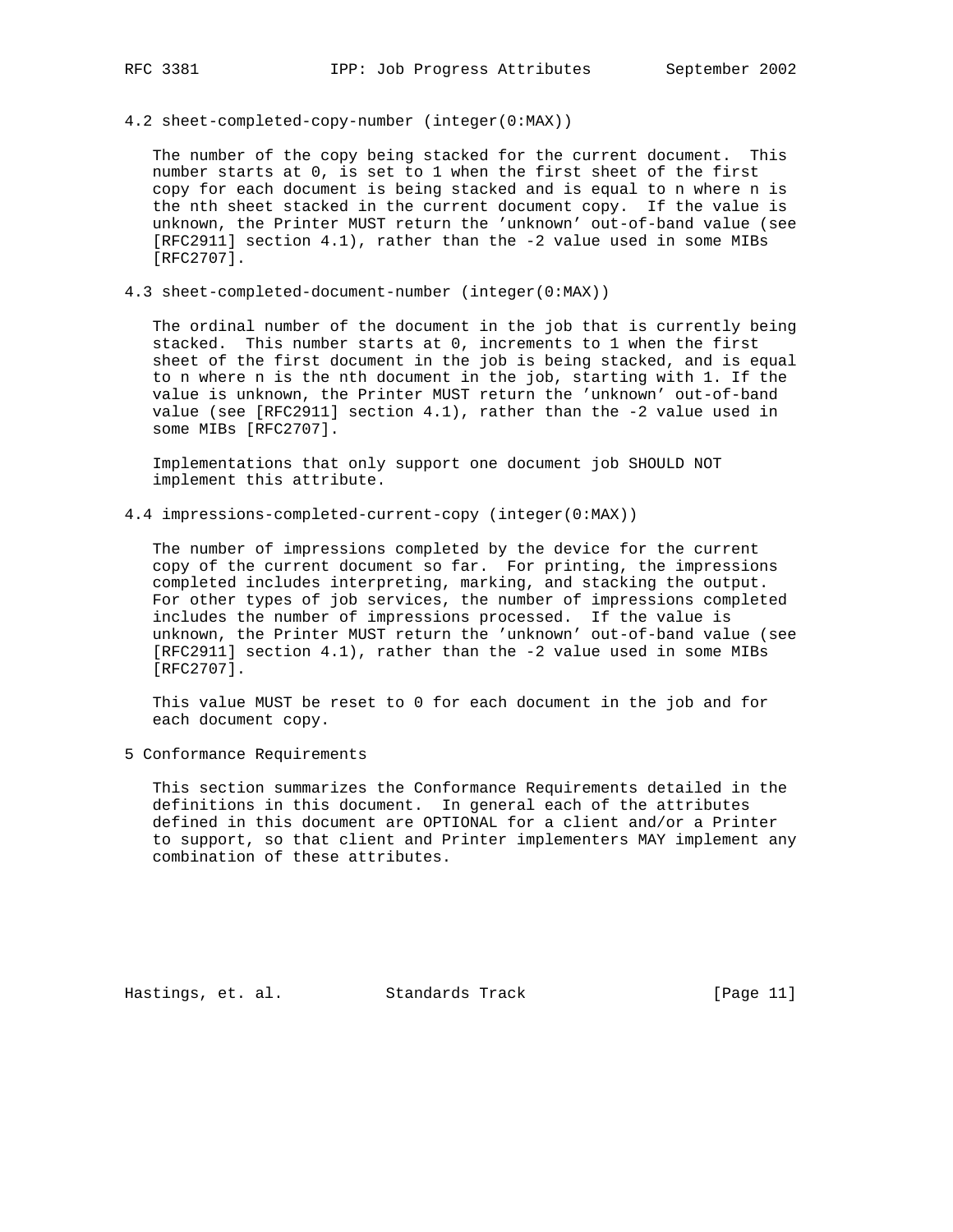# 6 IANA Considerations

 This section contains registration information for IANA to add to the IPP Registry according to the procedures defined in RFC 2911 [RFC2911], section 6. The resulting registrations will be published in the http://www.iana.org/assignments/ipp-registrations registry.

# 6.1 Attributes

| Job Template attributes:                                 | Ref.     | Section: |
|----------------------------------------------------------|----------|----------|
| sheet-collate (type2 keyword)                            | RFC 3381 | 3.1      |
| sheet-default (type2 keyword)                            | RFC 3381 | 3.1      |
| sheet-supported (1setOf type2 keyword)                   | RFC 3381 | 3.1      |
| Job Description attributes:                              | Ref.     | Section: |
| job-collation-type (type2 enum)                          | RFC 3381 | 4.1      |
| $sheet-completed-copy-number (integer(0:MAX))$           | RFC 3381 | 4.2      |
| sheet-completed-document-number (integer(0:MAX))RFC 3381 |          | 4.3      |
| impressions-completed-current-copy (integer(0:MAX))      |          |          |
|                                                          | RFC 3381 | 4.4      |

# 6.2 Keyword Attribute Values

 The following table provides registration information for all of the attributes defined in this document that have keyword values. These keywords are to be registered according to the procedures defined in RFC 2911 [RFC2911] section 6.1.

| sheet-collate (type2 keyword)                           | RFC 3381 | 31  |
|---------------------------------------------------------|----------|-----|
| 'uncollated'                                            | RFC 3381 | 3.1 |
| 'collated'                                              | RFC 3381 | 3.1 |
| sheet-collate-default (type2 keyword)                   | RFC 3381 | 3.1 |
| See "sheet-collate" attribute                           |          |     |
| sheet-collate-supported (1setOf type2 keyword) RFC 3381 |          | 3.1 |
| See "sheet-collate" attribute                           |          |     |

### 6.3 Enum Attribute Values

 The following table provides registration information for all of the attributes defined in this document that have enum values. These enums are to be registered according to the procedures defined in RFC 2911 [RFC2911] section 6.1.

|                 | job-collation-type (type2 enum) | RFC 3381 | 41  |
|-----------------|---------------------------------|----------|-----|
| 11 <sup>1</sup> | 'other'                         | RFC 3381 | 4.1 |
| 121             | 'unknown'                       | RFC 3381 | 4 1 |
| 121             | 'uncollated-sheets'             | RFC 3381 | 4.1 |
| '4'             | 'collated-documents'            | RFC 3381 | 4 1 |
| 151             | 'uncollated-documents'          | RFC 3381 | 4 1 |

| Hastings, et. al.<br>Standards Track | [Page 12] |  |
|--------------------------------------|-----------|--|
|--------------------------------------|-----------|--|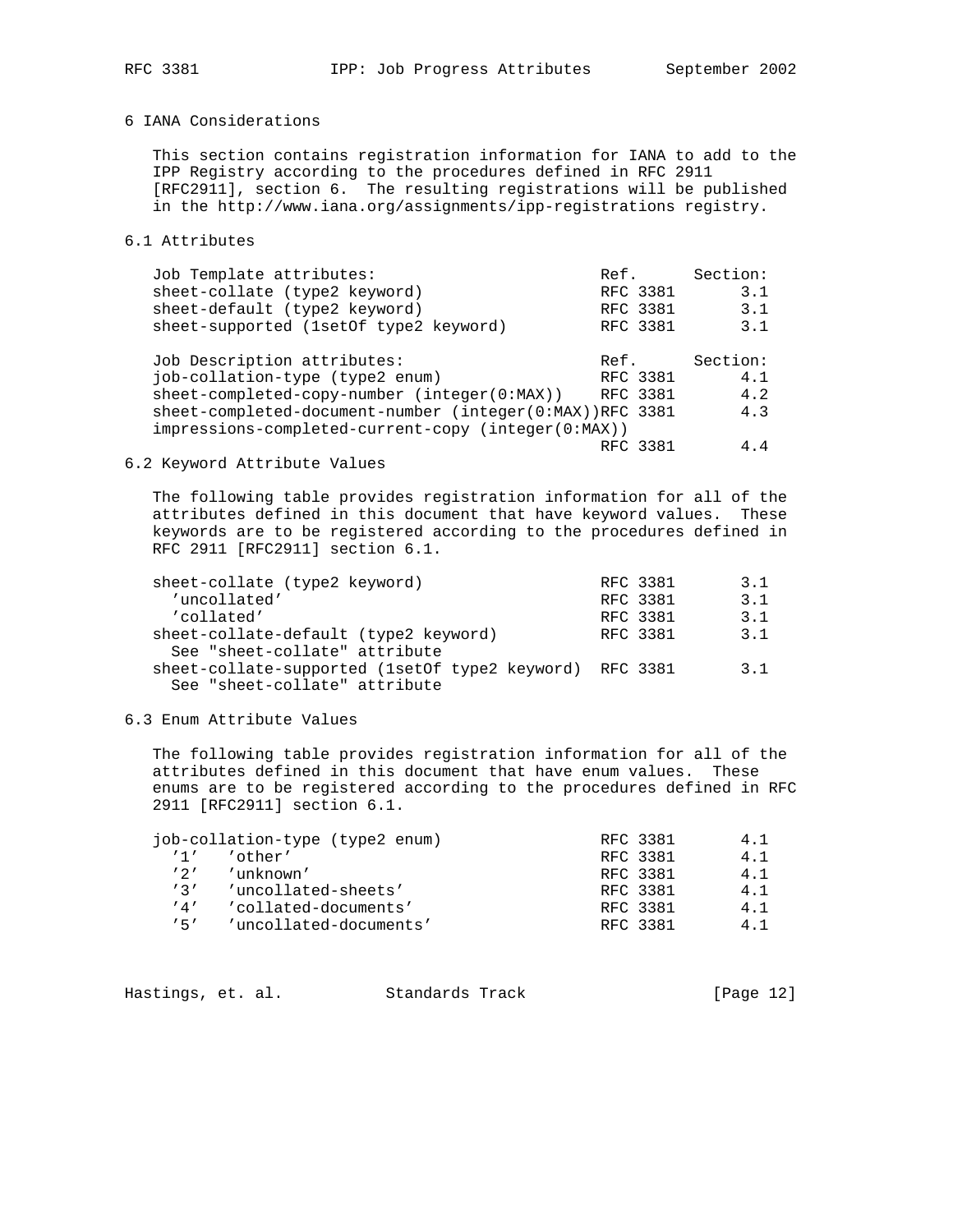- 
- 7 Internationalization Considerations

 The IPP extensions defined in this document require the same internationalization considerations as any of the Job Template and Job Description attributes defined in IPP/1.1 [RFC2911].

8 Security Considerations

 The IPP extensions defined in this document require the same security considerations as any of the Job Template attributes and Job Description attributes defined in IPP/1.1 [RFC2911].

- 9 References
- 9.1 Normative References
	- [RFC2910] Herriot, R., Butler, S., Moore, P. and R. Turner, "Internet Printing Protocol/1.1: Encoding and Transport", RFC 2910, September 2000.
	- [RFC2911] Hastings, T., Herriot, R., deBry, R., Isaacson, S. and P. Powell, "Internet Printing Protocol/1.1: Model and Semantics", RFC 2911, September 2000.
- 9.2 Informative References
	- [RFC2565] Herriot, R., Butler, S., Moore, P. and R. Turner, "Internet Printing Protocol/1.0: Encoding and Transport", RFC 2565, April 1999.
	- [RFC2566] deBry, R., Hastings, T., Herriot, R., Isaacson, S. and P. Powell, "Internet Printing Protocol/1.0: Model and Semantics", RFC 2566, April 1999.
	- [RFC2567] Wright, F.D., "Design Goals for an Internet Printing Protocol", RFC 2567, April 1999.
	- [RFC2568] Zilles, S., "Rationale for the Structure and Model and Protocol for the Internet Printing Protocol", RFC 2568, April 1999.
	- [RFC2569] Herriot, R., Hastings, T., Jacobs, N. and J. Martin, "Mapping between LPD and IPP Protocols", RFC 2569, April 1999.
	- [RFC2707] Bergman, R., Hastings, T., Isaacson, S. and H. Lewis, "PWG Job Monitoring MIB - V1", RFC 2707, November 1999.

Hastings, et. al. Standards Track [Page 13]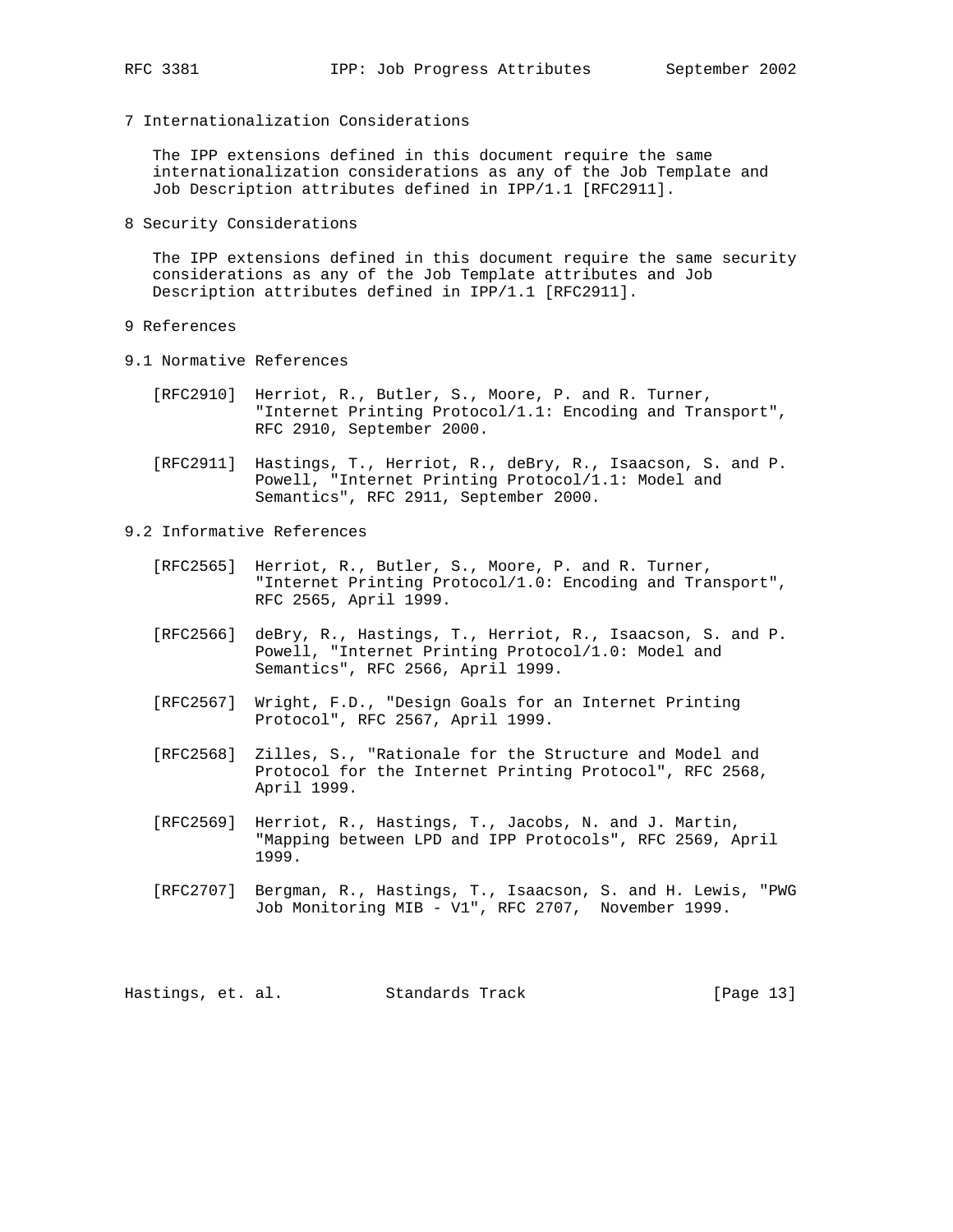- [RFC3196] Hastings, T., Manros, C., Zehler, P., Kugler, C. and H. Holst, "Internet Printing Protocol/1.1: Implementor's Guide", RFC 3196, November 2001.
- [ipp-ntfy] Herriot, R., Hastings, T., et. al., "Internet Printing Protocol (IPP): Event Notification and Subscriptions", Work in Progress.
- 10 Description of the Base IPP Documents

The base set of IPP documents includes:

 Design Goals for an Internet Printing Protocol [RFC2567] Rationale for the Structure and Model and Protocol for the Internet Printing Protocol [RFC2568] Internet Printing Protocol/1.1: Model and Semantics [RFC2911] Internet Printing Protocol/1.1: Encoding and Transport [RFC2910] Internet Printing Protocol/1.1: Implementer's Guide [RFC3196] Mapping between LPD and IPP Protocols [RFC2569]

 The "Design Goals for an Internet Printing Protocol" document takes a broad look at distributed printing functionality, and enumerates real-life scenarios that help to clarify the features that need to be included in a printing protocol for the Internet. It identifies requirements for three types of users: end users, operators, and administrators. It calls out a subset of end user requirements that are satisfied in IPP/1.0 [RFC2566, RFC2565]. A few OPTIONAL operator operations have been added to IPP/1.1 [RFC2911, RFC2910].

 The "Rationale for the Structure and Model and Protocol for the Internet Printing Protocol" document describes IPP from a high level view, defines a roadmap for the various documents that form the suite of IPP specification documents, and gives background and rationale for the IETF IPP working group's major decisions.

 The "Internet Printing Protocol/1.1: Model and Semantics" document describes a simplified model with abstract objects, their attributes, and their operations. The model introduces a Printer and a Job. The Job supports multiple documents per Job. The model document also addresses how security, internationalization, and directory issues are addressed.

 The "Internet Printing Protocol/1.1: Encoding and Transport" document is a formal mapping of the abstract operations and attributes defined in the model document onto HTTP/1.1 [RFC2616]. It also defines the encoding rules for a new Internet MIME media type called "application/ipp". This document also defines the rules for transporting over HTTP a message body whose Content-Type is

Hastings, et. al. Standards Track [Page 14]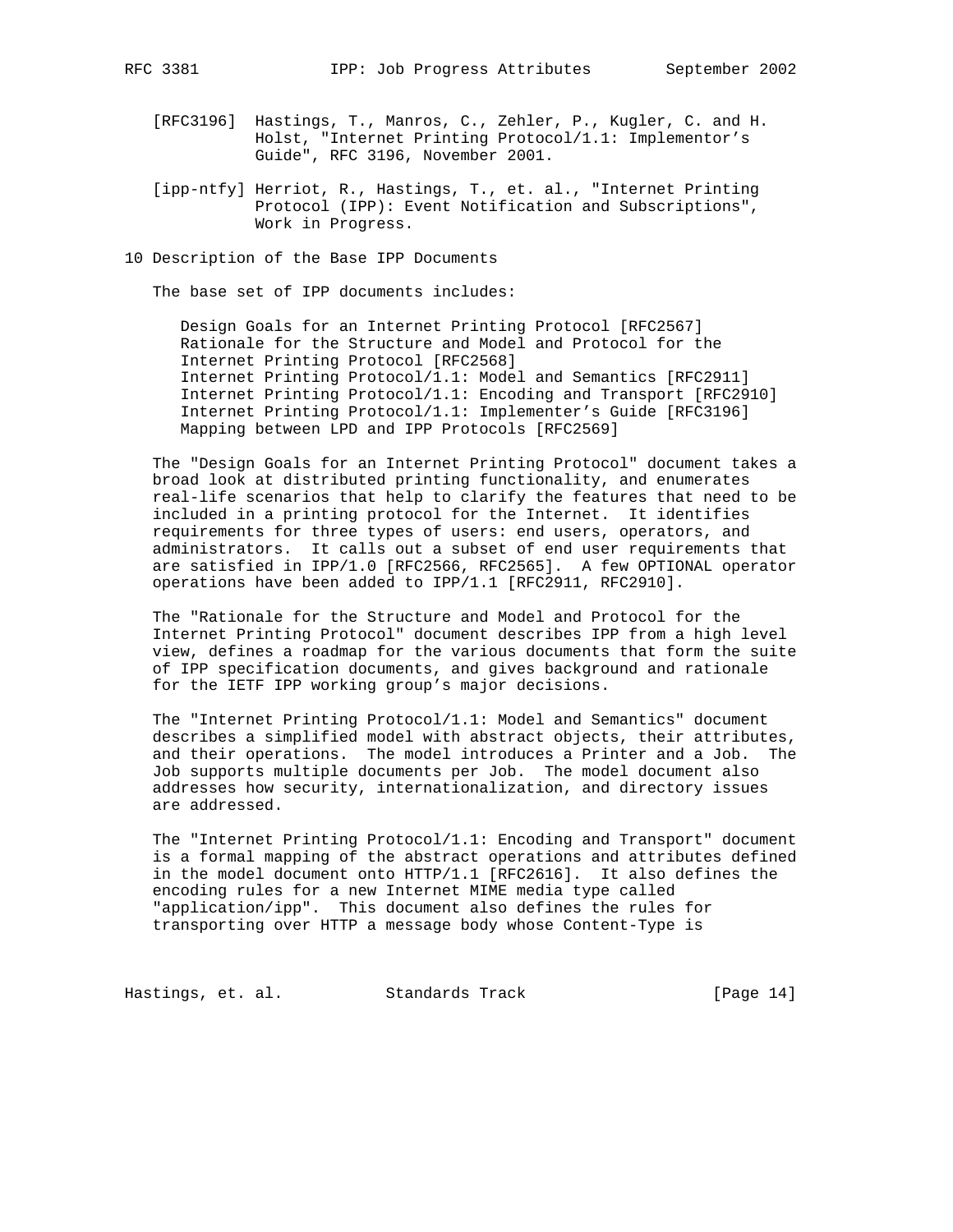"application/ipp". This document defines the 'ipp' scheme for identifying IPP printers and jobs.

 The "Internet Printing Protocol/1.1: Implementer's Guide" document gives insight and advice to implementers of IPP clients and IPP objects. It is intended to help them understand IPP/1.1 and some of the considerations that may assist them in the design of their client and/or IPP object implementations. For example, a typical order of processing requests is given, including error checking. Motivation for some of the specification decisions is also included.

 The "Mapping between LPD and IPP Protocols" document gives some advice to implementers of gateways between IPP and LPD (Line Printer Daemon) implementations.

 In addition to the base IPP documents, the "Event Notification Specification" document [ipp-ntfy] defines OPTIONAL operations that allow a client to subscribe to printing related events. Subscriptions include "Per-Job subscriptions" and "Per-Printer subscriptions". Subscriptions are modeled as Subscription objects. Four other operations are defined for subscription objects: get attributes, get subscriptions, renew a subscription, and cancel a subscription.

Hastings, et. al. Standards Track [Page 15]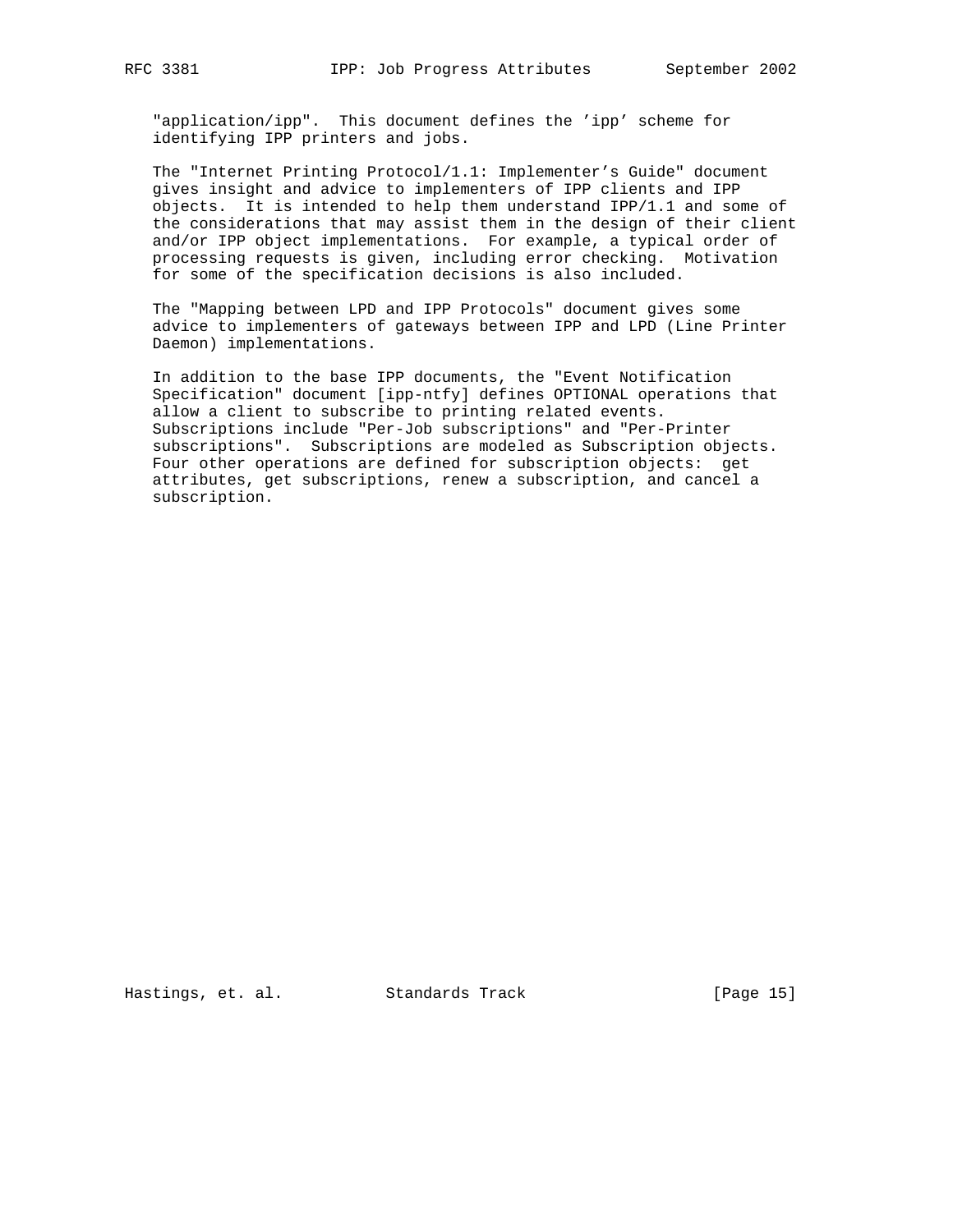11 Authors' Addresses

 Tom Hastings Xerox Corporation 737 Hawaii St. ESAE 231 El Segundo, CA 90245

 Phone: 310-333-6413 Fax: 310-333-5514 EMail: hastings@cp10.es.xerox.com

 Harry Lewis IBM 6300 Diagonal Hwy Boulder, CO 80301-9191

 Phone: (303) 924-5337 EMail: harryl@us.ibm.com

 Ron Bergman (Editor) Hitachi Koki Imaging Solutions 1757 Tapo Canyon Road Simi Valley, CA 93063-3394

 Phone: 805-578-4421 Fax: 805-578-4001 EMail: rbergma@hitachi-hkis.com

 IPP Web Page: http://www.pwg.org/ipp/ IPP Mailing List: ipp@pwg.org

To subscribe to the ipp mailing list, send the following email:

- 1) send it to majordomo@pwg.org
- 2) leave the subject line blank

 3) put the following two lines in the message body: subscribe ipp end

 Implementers of this specification document are encouraged to join the IPP Mailing List in order to participate in any discussions of clarification issues and review of registration proposals for additional attributes and values. In order to reduce spam, the mailing list rejects mail from non-subscribers, so you must subscribe to the mailing list in order to send a question or comment to the mailing list.

Hastings, et. al. Standards Track [Page 16]